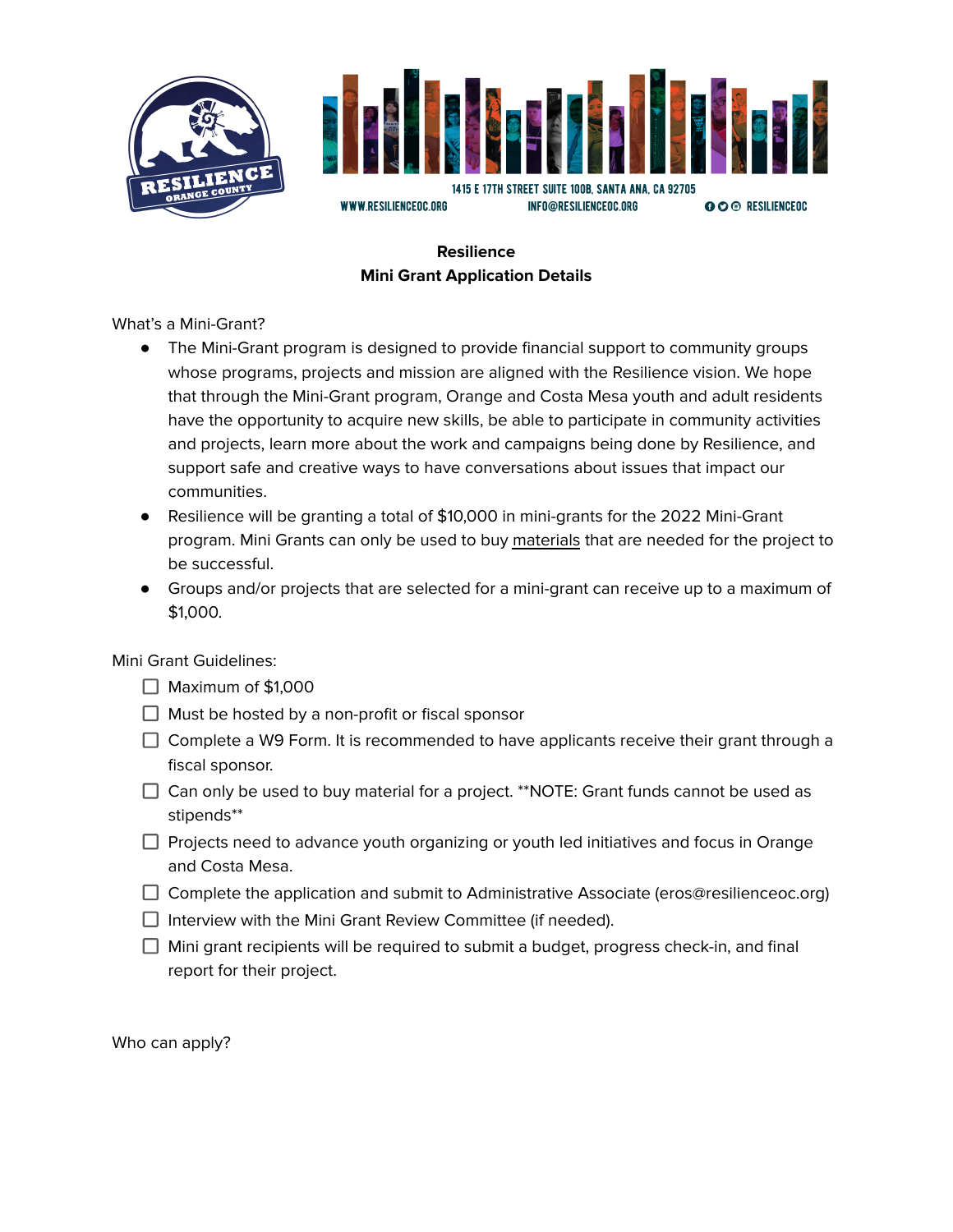

● Eligible applicants are adult and youth residents, and community groups that will advance youth organizing or youth-led initiatives and focus in Orange and Costa Mesa, projects must benefit at least ten (10) young people (ages 12-26).

How will the funds be awarded?

- OPTION A: For adult and youth residents it is **highly recommended** to partner with a non-profit organization (that holds 501c3 status) to be the project/group's fiscal sponsor. The role of the fiscal sponsor would be to sign the award letter along with the mini grant recipient, disburse funds in a timely manner and to maintain records of all expenses and transactions.
- OPTION B: If the group or person applying for a mini grant is not associated with a non-profit organization, Resilience's Administrative Associate will assist with expenses for the project. Mini-Grants awarded in option B will be limited based on capacity of the Resilience team.

## Proposed Timeline:

| March 14, 2022:           | Mini-Grant applications are available.                    |
|---------------------------|-----------------------------------------------------------|
| $\Box$ April 4, 2022:     | Final day to submit Resilience mini grant applications.   |
| $\Box$ April 4-8, 2022:   | Mini-Grant Committee reviews applications/ interviews.    |
| $\Box$ April 12, 2022:    | Selection of recipients & notifications sent to awardees. |
| $\Box$ April 12-18, 2022: | Projects submit all necessary paperwork for mini-grant.   |
| $\Box$ Late April, 2022:  | Check Distribution to each project.                       |
| $\Box$ Early May, 2022:   | Progress Check-Ins                                        |
| June 1, 2022:             | Final reports for Mini-Grant due.                         |
|                           |                                                           |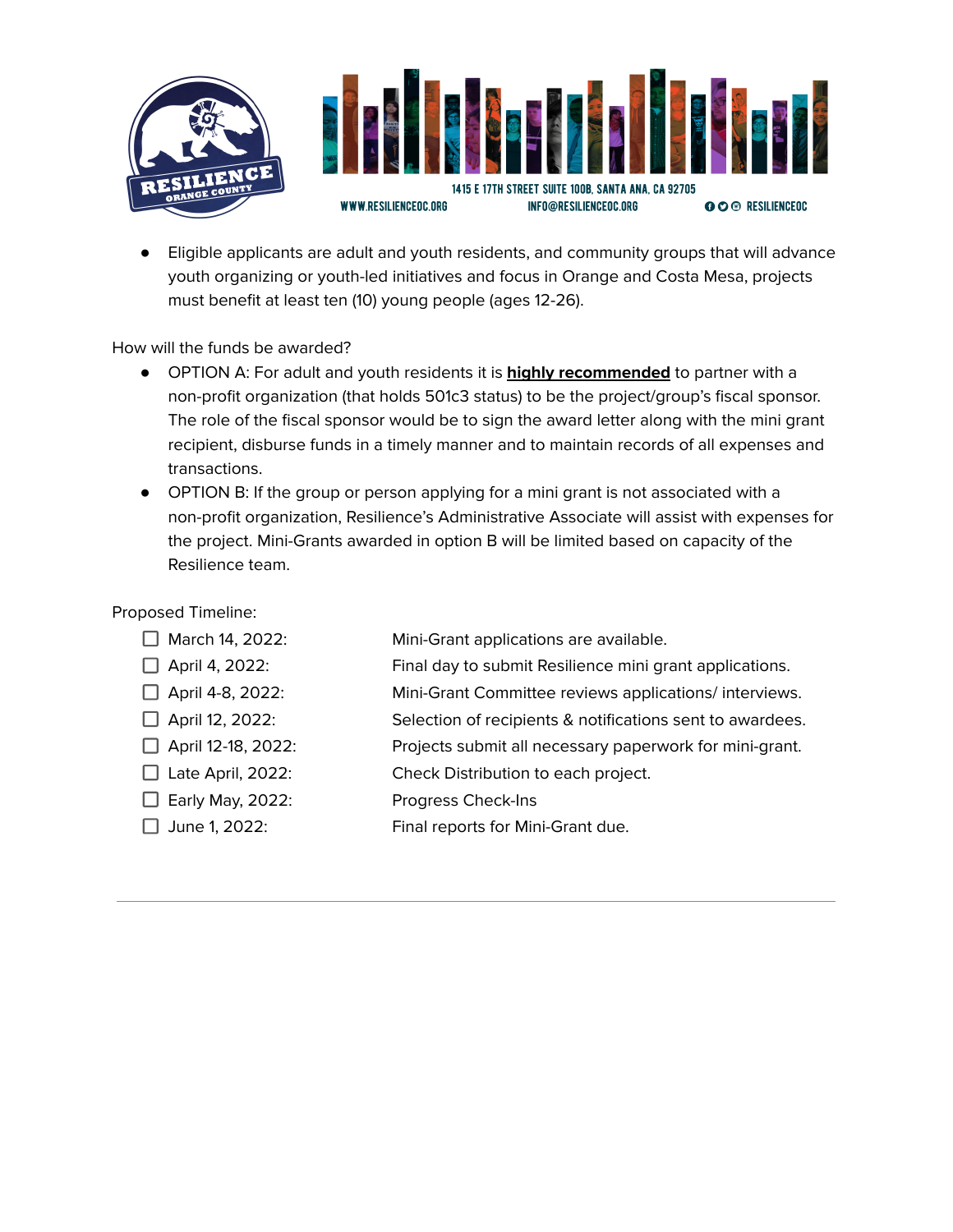

### **Mini Grant Application**

#### APPLICANT INFORMATION

| Group Name: ____________________________ |  |
|------------------------------------------|--|
|                                          |  |
| Contact Name: ________________________   |  |
|                                          |  |
|                                          |  |

Cell Phone: \_\_\_\_\_\_\_\_\_\_\_\_\_\_\_\_\_\_\_\_\_\_\_

Please check the city project will be located at:

| Costa Mesa |  |
|------------|--|
|------------|--|

 $\Box$  Orange

D Other: \_\_\_\_\_\_\_\_\_\_\_\_\_\_\_\_\_\_\_\_\_\_\_\_\_

List at least ONE other person in your group that will be helping to lead this Project

| Name:       |  |  |  |
|-------------|--|--|--|
| Phone $#$ : |  |  |  |

Email:  $\blacksquare$ 

\*\*\*Select one option \*\*\*

 $\Box$  OPTION A Who will be acting as your fiscal sponsor for this project?

□ W9 Form completion required.

 $\Box$  Organization Name:

□ Address:

□ Contact Person:

 $\Box$  Phone  $#(s)$ :

 $\Box$  OPTION B: Resilience can help with expenditures (coordination with Resilience is required). If you select this option Resilience will follow up.

Please provide any other information you would like to share about your group.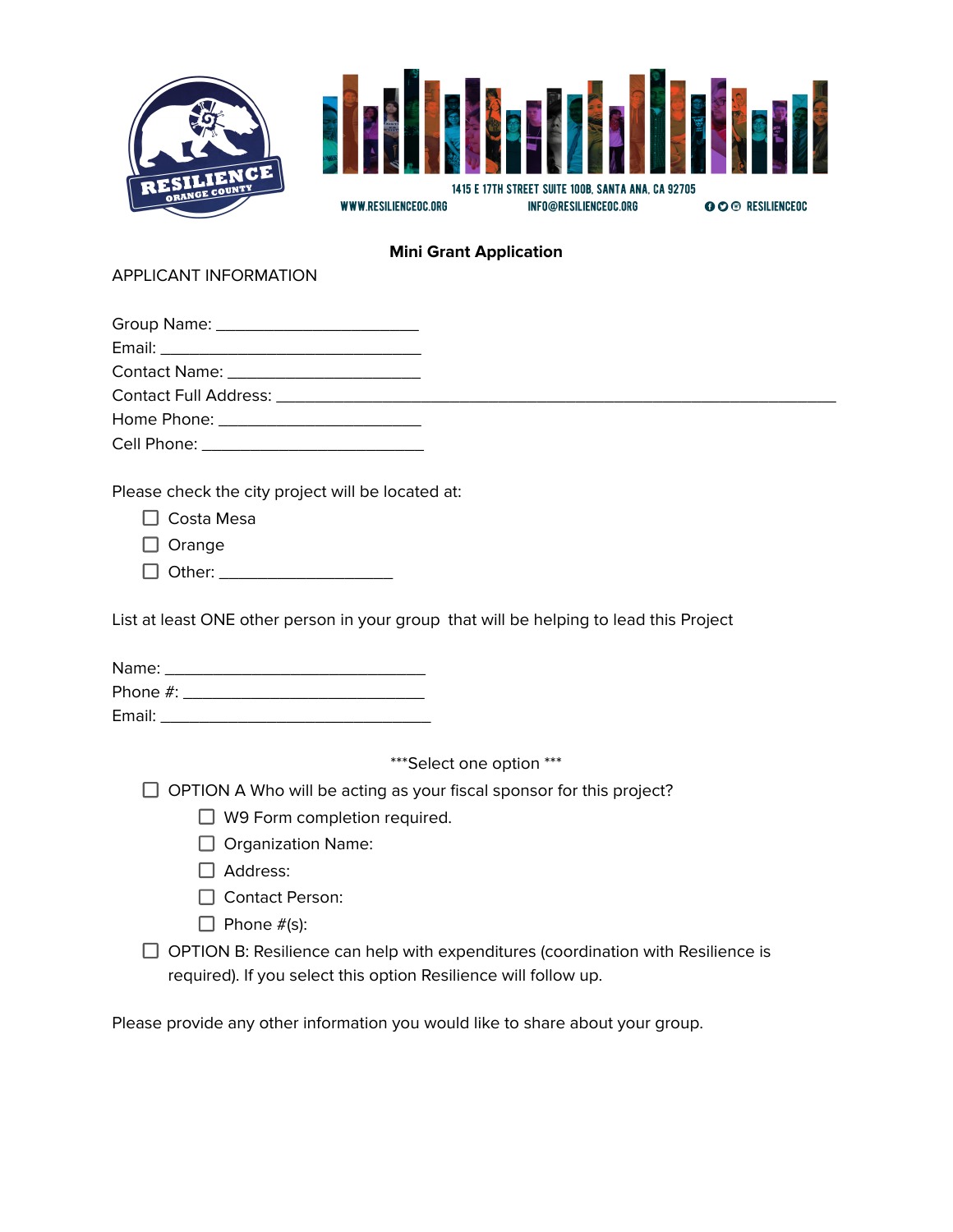

PROJECT INFORMATION:

| Title of Project: ____                        |
|-----------------------------------------------|
| Location and Date(s): _____                   |
| Amount Requested (attach proposed budget): _  |
| How many residents will your project benefit? |

In what areas will your project be focused in? (Select all that apply)

| Education                       |
|---------------------------------|
| $\Box$ Civic Engagement         |
| □ Youth Empowerment/Development |
| Healthcare                      |
| $\Box$ Mental Health Care       |
| $\Box$ Transportation           |
| $\Box$ Arts and crafts          |
| ∃ LGBTQ                         |
| $\Box$ Immigration              |
| <b>Criminal Justice</b>         |
| Other:                          |
|                                 |

Please provide a brief description of your project. (ex. What is your project about? Why is your project focused on the selected area above?)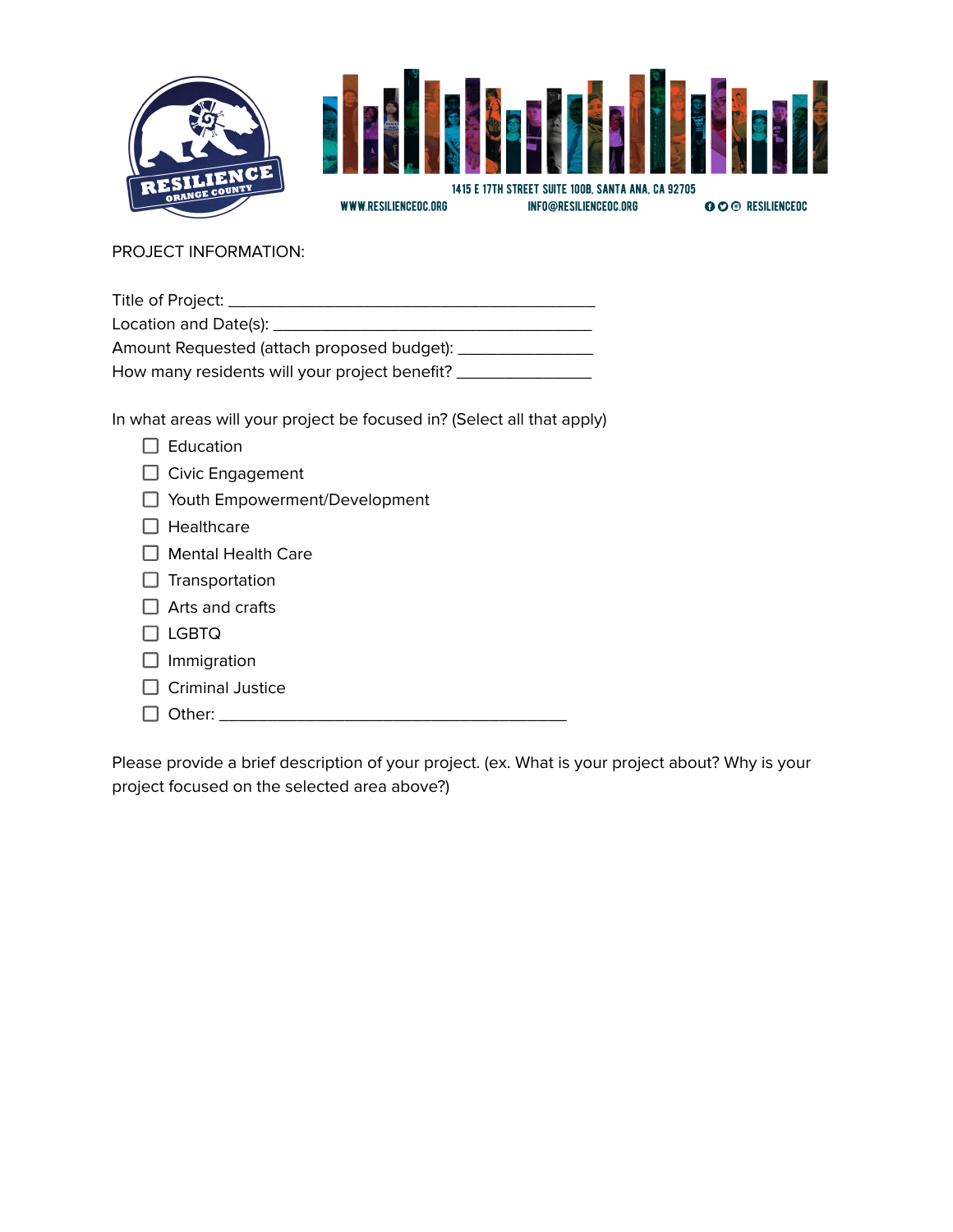

## PROJECT DESCRIPTION

How will your project benefit your community and create opportunities to have conversations on how to improve community health, safety and wellness in general? (must benefit at least 10 young people) (Please attach a calendar with project details):

How can you continue to stay involved with Resilience's related work even after the mini-grant program? How can you help make sure your program continues to grow?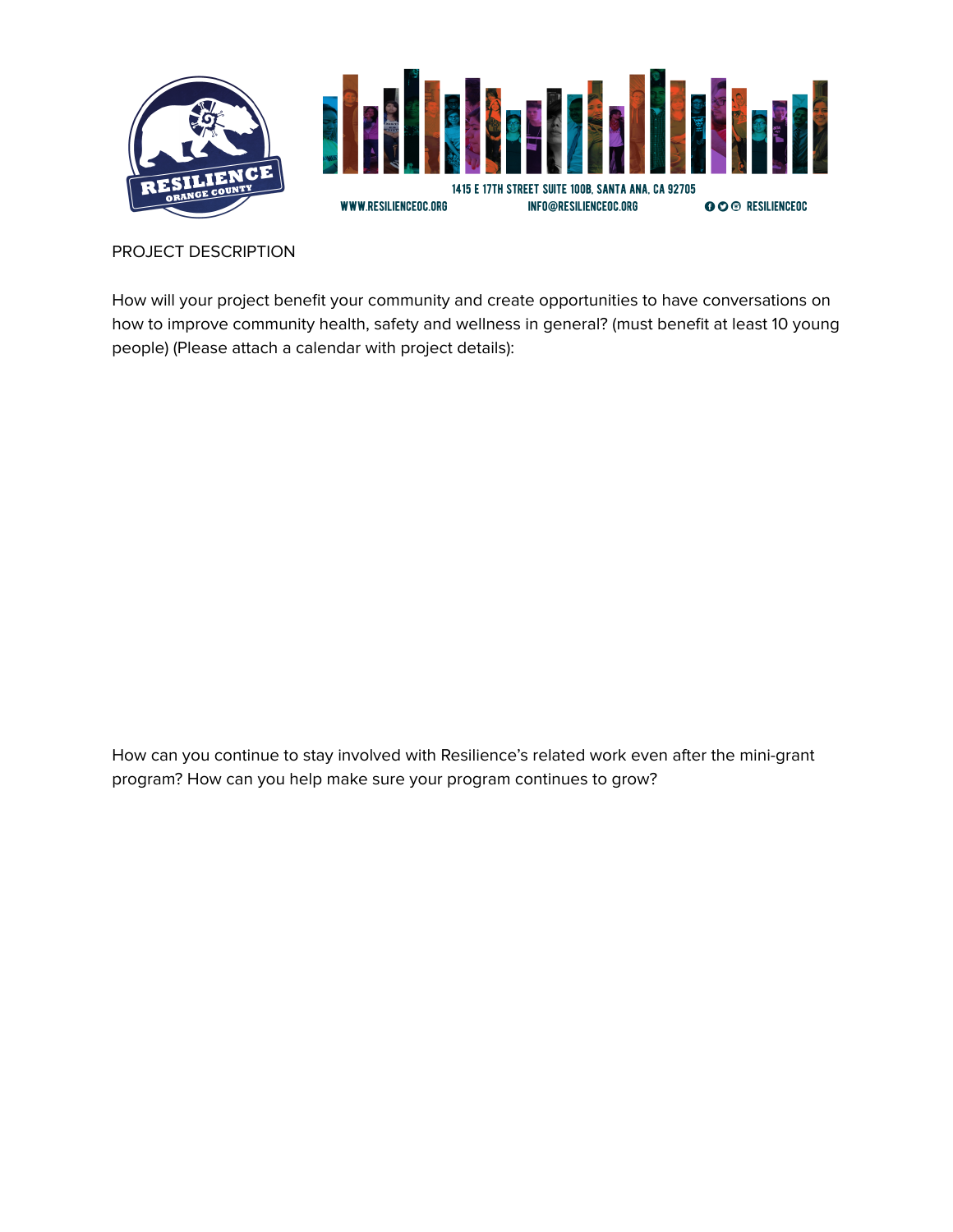



# **PROJECT BUDGET**

Costs/Expenses

| <b>DATE</b> | <b>ITEM</b> | <b>REASON FOR EXPENDITURE</b> | <b>COST</b>                            |
|-------------|-------------|-------------------------------|----------------------------------------|
|             |             |                               | $\pmb{\$}$                             |
|             |             |                               | $\pmb{\$}$                             |
|             |             |                               | $\pmb{\mathsf{\$}}$                    |
|             |             |                               | $\pmb{\mathsf{\$}}$                    |
|             |             |                               | $\pmb{\mathfrak{\mathfrak{P}}}$        |
|             |             |                               | $\spadesuit$                           |
|             |             |                               | $\boldsymbol{\boldsymbol{\hat{\tau}}}$ |
|             |             |                               | $\pmb{\mathsf{\$}}$                    |
|             |             |                               | $\boldsymbol{\boldsymbol{\hat{\tau}}}$ |
|             |             |                               | $\boldsymbol{\boldsymbol{\hat{\tau}}}$ |
|             |             |                               | $\boldsymbol{\boldsymbol{\hat{\tau}}}$ |
|             |             | <b>TOTAL:</b>                 | $\frac{4}{5}$                          |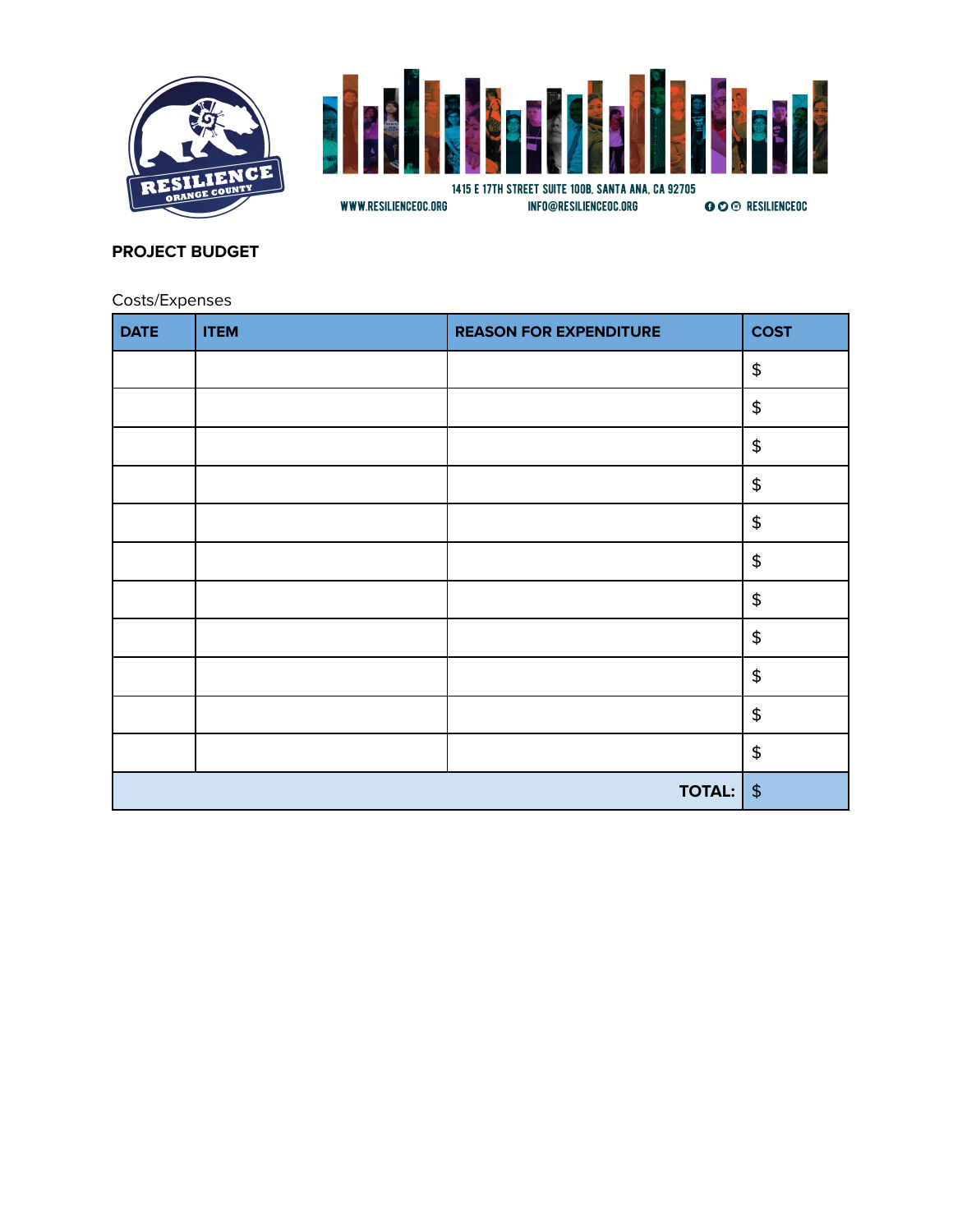

## **EXHIBIT A – Final Report (Simple Form)**

Project Title: Location: Contact Name: Contact #: Contact Email: Project Website/FB/Twitter: Grant Amount Received:

> On a separate sheet, please answer the following, using no more than 3-5 sentences per question:

- 1. Project Start Date & Project End Date:
- 2. Where did the Project/Program/Initiative take place?
- 3. From beginning to current, how many community members did your project support?
- 4. Please provide a table of expenses (Exhibit B):
- 5. Providing examples, what were some of the project's successes and how were they measured?
- 6. Providing examples, what were some of the project's challenges and how were they measured?
- 7. What are some lessons learned? What improvements can be made to the project?
- 8. Can this project be replicated? Please elaborate on its potential of sustainability:
- 9. Please supplement your narrative with photos, video or audio files that provide us with a better understanding of your community project.
- 10. What are your recommendations for Resilience OC regarding the mini grants process?

(Bottom of form includes signature section, including print name and date)